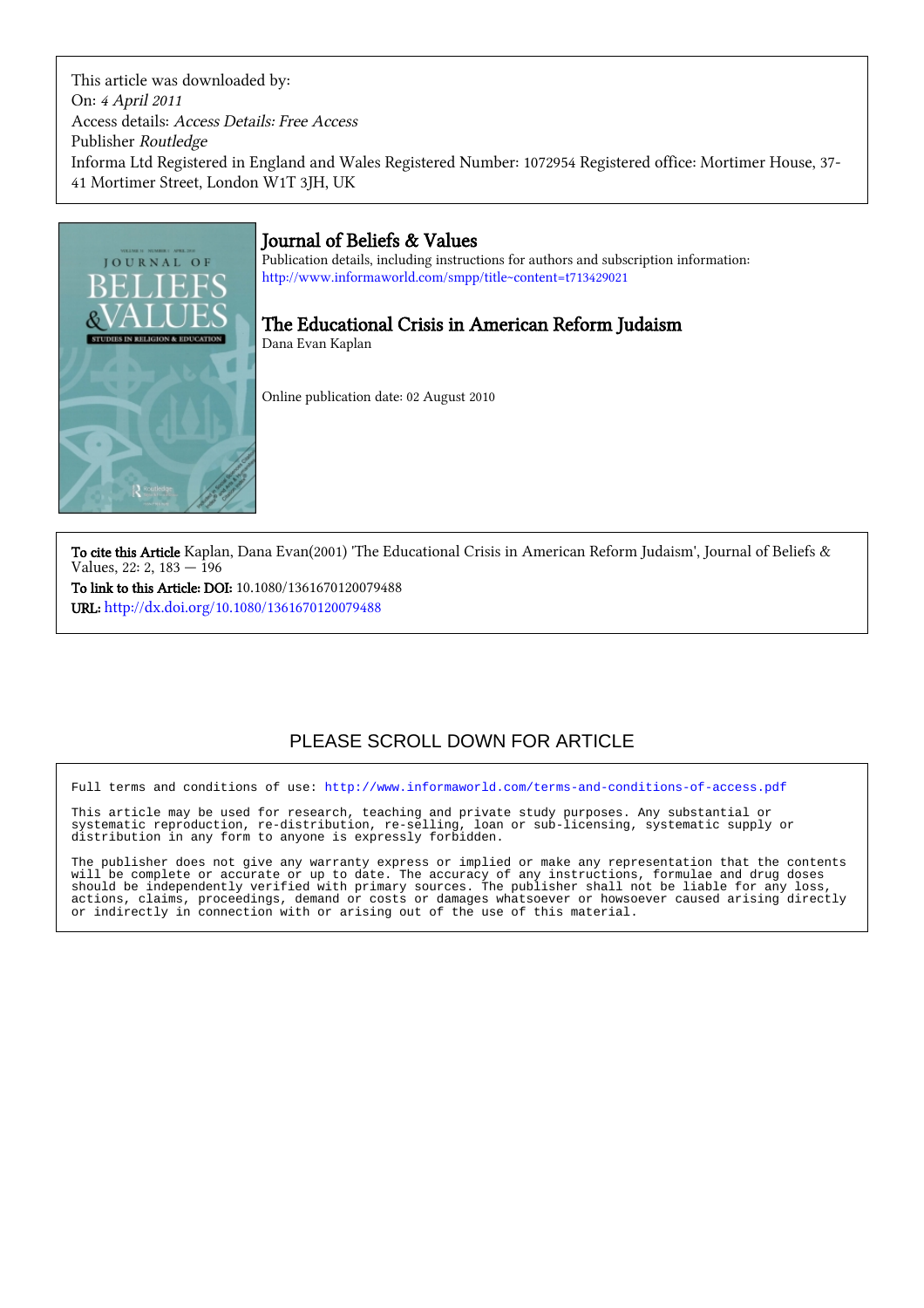

# The Educational Crisis in American Reform Judaism

DANA EVAN KAPLAN

*Oppenstein Brothers Assistant Professor of Judaic and Religious Studies, Director of the Danciger Programme in Jewish Studies, University of Missouri-Kansas City, Haag Hall, 5120 Rockhill Road, Kansas City, Missouri 64110, USA*

ABSTRACT *The American Reform Judaism movement has been undergoing revitalization in all areas of its interaction with its rabbis and laity. One of the concerns it is presently addressing is the condition of its educational programs for its children, teenagers and adults; it* is now reevaluating and reformulating these programs to bring in maximum benefits. *Assimilation, apathy, and acculteration are three of the thorniest problems with which the Reform movement has had to contend for most of its 200-year history. From recent assimilation and apathy comes endemic intermarriage with non-Jewish spouses, and widespread disinterest in ritual observance and in Judaism itself. Acculturation has brought American Jews strong feelings of wanting to be very much part of the American society, and this acculturation has fanned the ames of apathy. Jews have historically maintained their religious individualism and kept their religious collective body whole through education and knowledge of Judaism. Strong educational programs are absolutely essential in the ght against apathy.*

### **The Situation Today: new hope**

The American Jewish community has placed a low emphasis on serious Jewish education. This is one of the factors present in the increasing apathy of the Jewish community, which in turn has resulted in many Jews actively and passively choosing to disaffiliate from their religious communities. In direct contrast to this general apathy is the bright spark of the liberal Jewish Renewal movement which, by its very nature, encourages real participation of its members to study and learn Judaic texts. Even though a small group of American Jews have been involved in this growing movement over the past few decades, many more people have been losing interest in their Judaism over that same period of time. It has become impossible to continue relegating the Jewish educational agenda to a secondary status. In earlier decades, the lion's share of funds raised through the American Jewish federations went to local social services, with a very large percentage of those same funds designated for various projects in Israel. Now, most Jewish federations have been re-prioritizing and are committing themselves to allocating much greater financial and other types of resources to both formal and informal Jewish educational programs.

ISSN 1361-7672 print/1469-9362 online/01/020183-14 Ó 2001 Taylor & Francis Ltd DOI: 10.1080/1361670120079488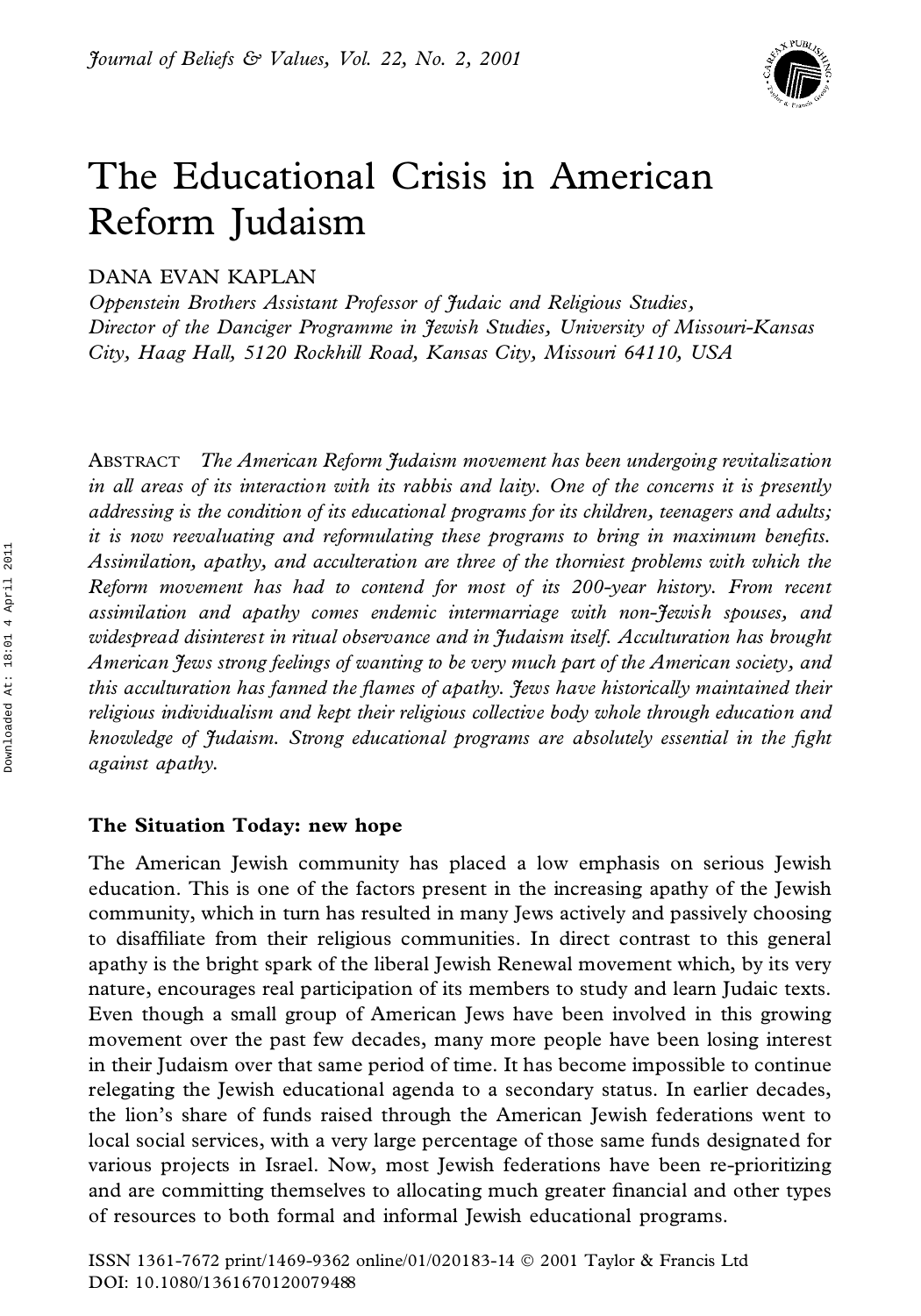#### 184 *D. E. Kaplan*

There has been a growing understanding that without serious and widespread Jewish education, the number of American Jews might begin to diminish rapidly. Indeed, numerous factors strongly suggest that the long-term situation is fraught with difficulties, even under the best of circumstances. Plans for a Jewish renaissance have been drawn up, and a number of private foundations have been established so that wealthy individual donors might have a greater impact on the Jewish educational process. A 'Birthright Israel' program was announced with the hope that by sending relatively large numbers of young Jews to Israel for short trips over the next five years, free of charge, greater enthusiasm would be generated and commitment to Judaism would grow among the young. The sponsors behind this huge marketing campaign of \$210 million believe that if the program can connect the 'great silent majority' of Diaspora Jews to their history and culture, it may 'halt the high rates of intermarriage, assimilation and drift among American and other Diaspora Jews' and inevitably 'sell Jewishness to Jews' (Hockstader, 2000). It appears to be working well (Farrell, 1999).

### **Historical Background**

It is only in recent years that Reform Jews have discovered the possibilities of day school education, finding that there are new ways of approaching Reform Judaism that differ from the Classical Reform expectations. It has been a revelation for those who have become aware that the Sunday school program is not the *only* option for Jewish education and may *not even be the best choice* for Reform Jewish children. In fact, when Central European Jews began immigrating to the United States in relatively large numbers in the 1820s and the 1830s, there was no public school system in place anywhere in America. Private individuals and communal organizations of different types were forced to organize educational programs privately. In many Jewish communities there were rabbis who administered educational pro grams, and many of these institutions included boarding facilities as well. These schools were not set up primarily to stress Jewish studies, but since they were run by Jewish educators for Jewish children they did include at least some Jewish studies. It may be one of the ironies of assimilation that the establishment of the public school system effectively drove the private Jewish-operated schools out of existence in the antebellum period in the mid-19th century, only to see them recreated a century and a half later, for reasons that are in many ways the opposite of the earlier motivation.

Organized, mass public education was first introduced in the 1830s, and one of the goals of this educational system was to promote national solidarity. Becoming an American was an important and deeply held value. The success of democracy in this country was predicated to a large degree on the efficacy of the school systems to promote mutual tolerance. The large number of immigrants came from numerous European nations speaking different languages and belonging to different religious denominations. The origins of universal American public education go back to the early 17th century. By the middle of the 18th century most of the original colonies required townships to operate district schools open to all children from the age of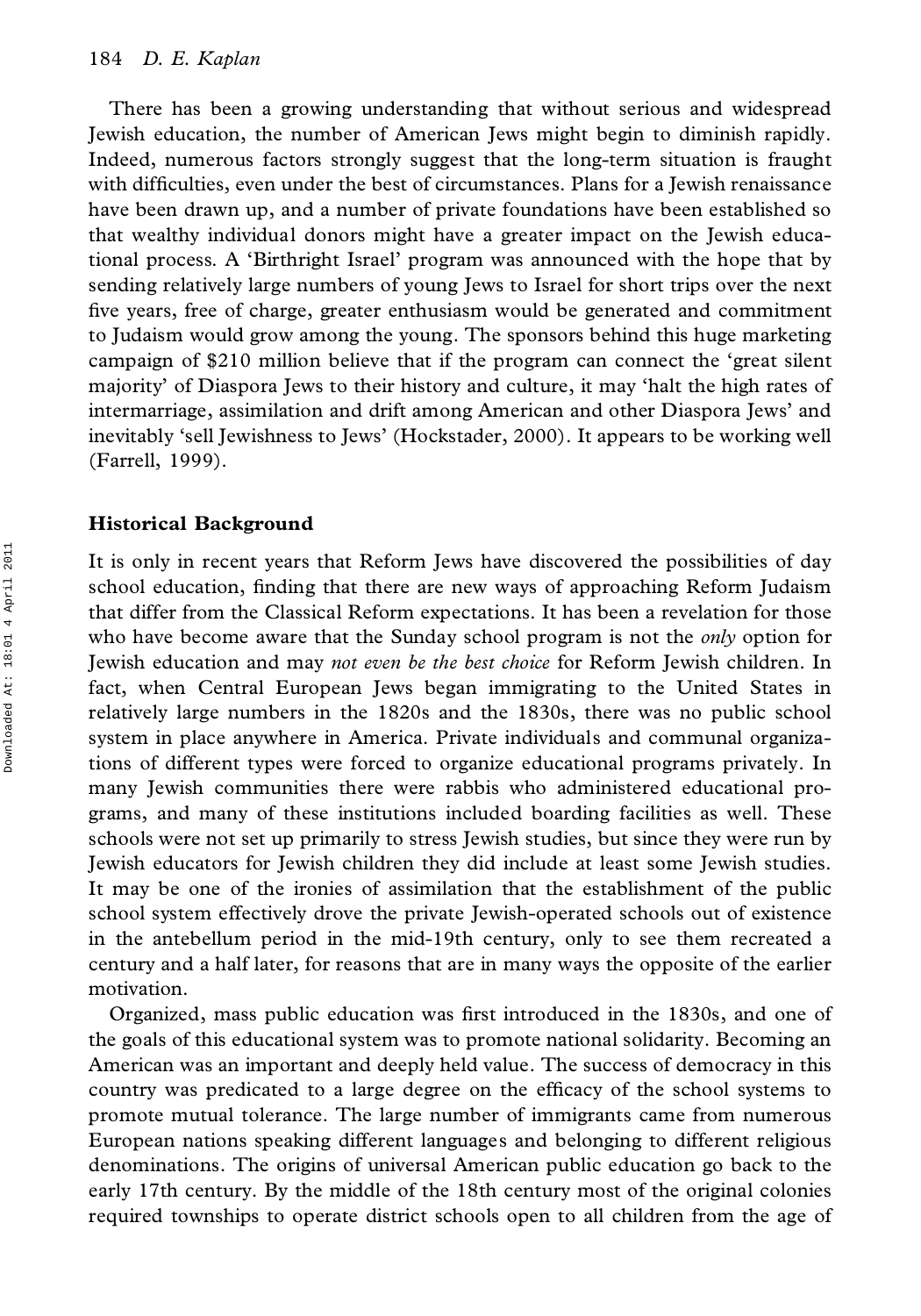six. The historical one-room schoolhouse was the most common structure for township education before and after the American Revolution. By 1815 almost 50% of all American children had been to school in various grade levels. A number of cities established school systems that reached large numbers of children. New York City established such a system in 1832 while Buffalo followed in 1838 and Rochester in 1848. Eastern states began to implement compulsory educational systems; Massachusetts instituted such a network in 1852, and New York in 1853 (Church, 1976).

Like other immigrant groups, Jews were eager to send their children to these public schools whenever possible. Like other new Americans they believed that such schools could teach their children English and enable them to succeed in American society. And this attitude had not changed until the recent controversies over multiculturalism (Brettschneider, 1996) and (Biale *et al.*, 1998). One of the import ant by-products of public education was assimilation, which meant that immigrants would be welcomed into American society provided they would use English as their primary means of communication and would identify with America as both a country offering them freedom and opportunity, and as an ideal of justice and equality for all.

The process of assimilation was designed, according to some, to produce 'a melting pot'. This phrase was first coined by Israel Zangwill  $(1913)$ , who used it as the title of his 1908 play, which was first performed in Washington DC and thereafter enthusiastically received in city after city. In this understanding the melting pot was a place where base metals representing different ethnic groups were melted down to form an alloy. Each base metal was represented in the alloy that was produced, but the alloy was obviously not identical with any one of the individual base metals (Salins, 1997, p. 10).

Throughout the 20th century Jews as well as all types of other Americans have debated whether their assimilation into America necessarily involved jumping into a melting pot. In 1915 University of Wisconsin Professor Horace Kallen (1924) argued that American society was developing 'cultural pluralism', rather than a melting pot. Much later Nathan Glazer and Daniel Patrick Moynihan (1963) published an update entitled *Beyond the Melting Pot*. They, too, argued that the melting pot was not the only model for immigrant acculturation or assimilation. For committed Jews today the word assimilation conjures up extremely negative implications. One assimilates when one loses touch with one's religious and ethnic group. One assimilates when one abandons one's obligatory loyalties. One assimilates when one marries a non-Jew and raises one's children as Christians or without any identifiable religion. Assimilation leads to intermarriage, which as Rabbi David Einhorn stated in the 19th century, is 'the nail in the coffin of the small Jewish race' (Einhorn, 1870). The process of assimilation was designed, according to some, to produce 'a<br>
meltinig por". This phrase was first coincid by Israel Zamgwill (1913), who used it<br>
the title of his 1908 play, which was first performed in Was

But the previous statements do not cover the actual meaning of the word 'assimilation' nor are they concerned with the sociological process. Assimilation into American society involves the process by which people of different cultural, linguistic, religious and/or racial backgrounds become part of the same national family. As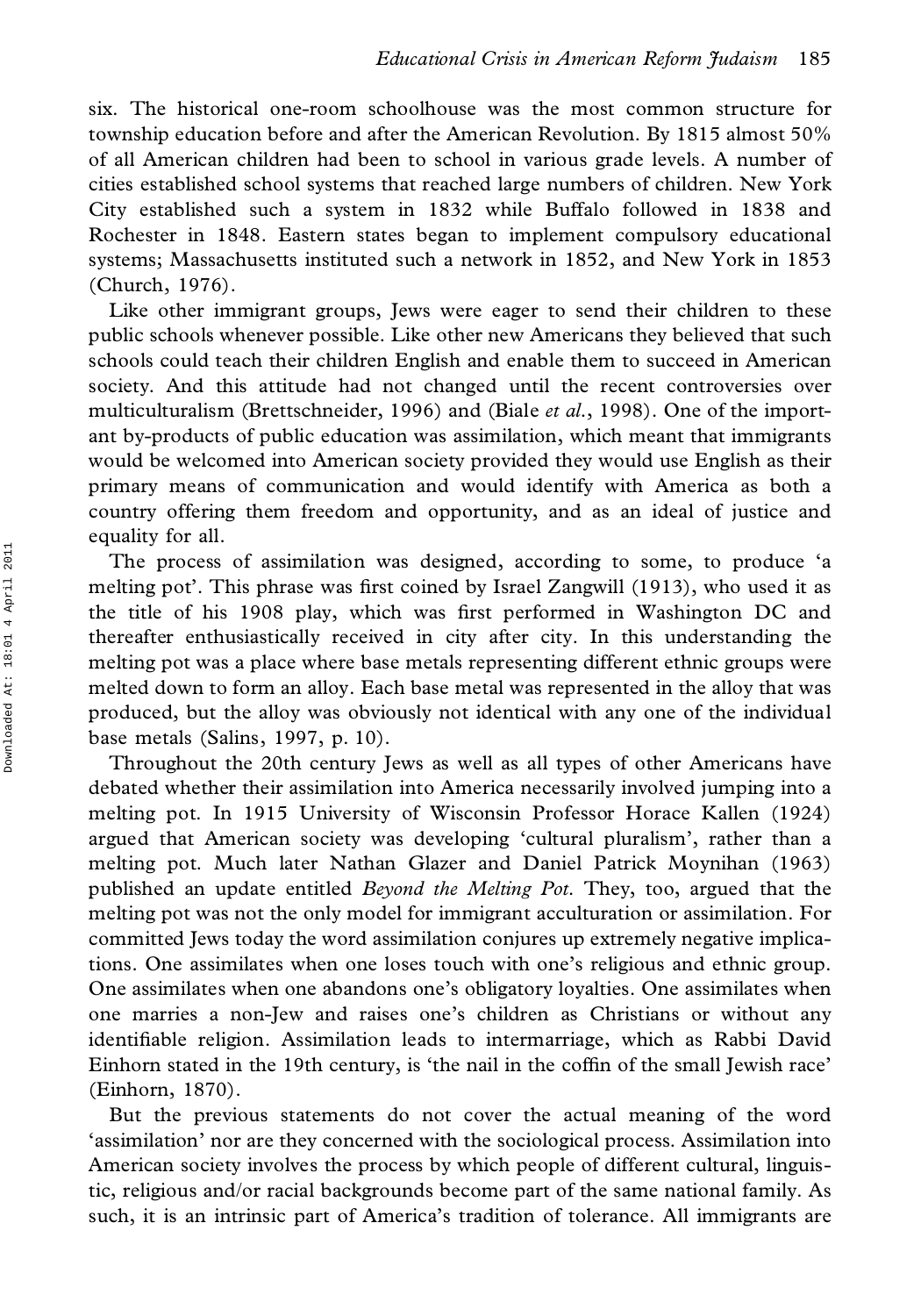expected to become American. They are not, however, required to surrender their ethnic heritage. And yet many people acculturate, accepting the dominant societal culture while letting go of their unique ethnic and/or religious identity. This process of radical assimilation is an implicit result of having 'melted' into the 'melting pot' of America. Such 'products'—having been melted and reformed—would, of course, be culturally indistinguishable from each other. And everyone would be mixed up with everyone else, in a blending process very similar to that of a banana/strawberry puree whipped up in a modern blender set on high speed.

But now that American Jewish families are in their third, fourth or fifth generations in America, they are—for the most part—not nearly as concerned that they must prove themselves to be loyal and worthy Americans. They see themselves as Americans, and feel themselves to be Americans, and believe that most others share this perception of them. For these reasons it becomes far easier to reconsider the commitments that earlier generations of Jews made with American society. It is no longer taken for granted that Jews must oppose parochial day school education on the grounds that it will retard, if not prevent, the Americanization of their children, and no one worries about this issue anymore. What some do worry about, however, is the *preservation of a commitment* to Judaism and the Jewish people. As the paradigm shifts, the standard arrangement of sending one's children to public school during the day and to *cheder* after school hours is no longer the only workable solution. Indeed, as the Hebrew school has developed a well-earned reputation as a failure, there is increasing pressure on Jewish communal leaders to move forward with alternative options.

## **The Afternoon Hebrew School: an institution in crisis?**

Afternoon Hebrew school programs in the Reform movement, for the most part, have had very unclear educational goals. Since there has been no certainty about what students should *know* and *learn*, firm curricula of subjects students should be *taught* have not been formulated. And without standard curricula for school pro grams, there is no objective means with which to evaluate whether the students are learning what they need to know about Judaism and secondarily, the Hebrew language. It has been assumed that Jewish children can, following their secular school day, go to afternoon Hebrew school one or two days a week. But because of the unfocused educational goals, lack of standards, and repetitiveness of the material, Jewish children in the Reform schools are simply not receiving enough of the information they will need in order to grow up as Jewishly educated adults. Many of their parents are non-practicing Jews, and for most of them the real motivation for sending their children to the afternoon Hebrew school is to promote the experience of *feeling* Jewish. How can this goal possibly lend itself to establishing a clear-cut curriculum that matters? The parents want their children know that they are Jewish in order to develop an ethnic identity similar to that of their own parents. What makes this system so attractive to parents is that the afternoon school programs normally do not interfere with students' normal educational and extracurricular activities.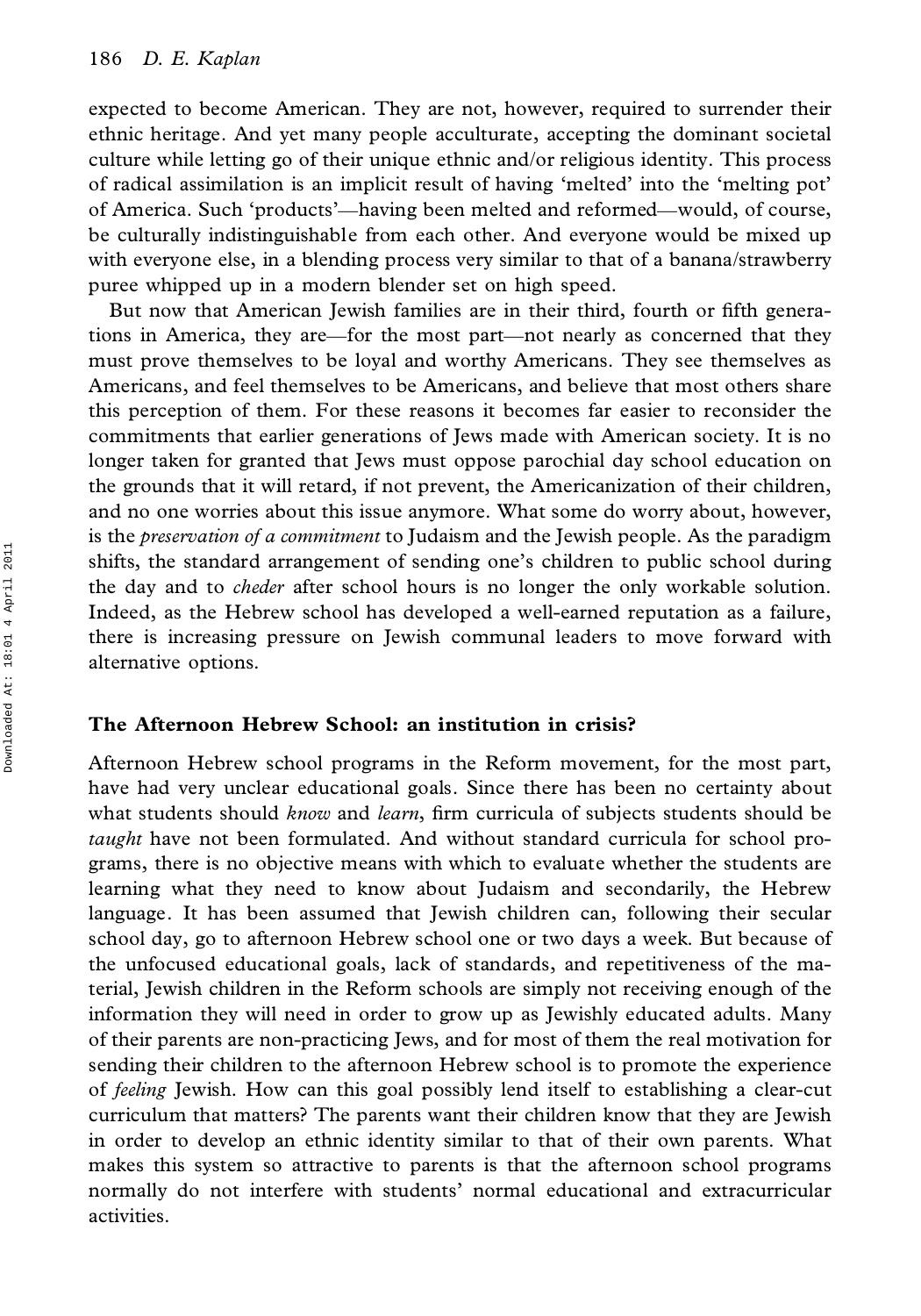Janet Marder, the newly appointed senior rabbi of a large Northern California congregation and a former Regional Director for the Union of American Hebrew Congregations (UAHC), recalls that she was told that the afternoon school is 'the castor oil of Jewish life', a burden passed from parent to child with this admonition: 'I hated it, you'll hate it; after your bar mitzvah you can quit' (Marder, 1993). So, for many children and adults alike, Jewish afternoon education can be compared to the general dislike of castor oil. In the same way castor oil tastes terrible, but is supposed to be good for you, the afternoon Hebrew school is considered a rather distasteful experience that will nevertheless be good for the child in the long run. Marder brings a number of recollections from former Hebrew school students which unfortunately may be typical of how most adults remember their afternoon school experience. One recalled, 'I remember sitting on uncomfortable chairs and day dreaming a lot.' Another said, 'The teaching materials were terrible; it was really corny stuff.' A third spoke of the discipline problems. 'It was a wild scene, the kids were running around the whole time. You could tell that they didn't want to be there and didn't take it seriously.' And one simply stated, 'I hated it, it was boring, a real turn-off' (Marder, 1993).

And yet, despite the fact that it is repeatedly cited as a negative experience by such a high percentage of adults, it continues to meet the needs of parents who want a nominal commitment of time and energy for an activity they view as just *one* of the many planned enrichment activities in which their children are involved on a daily and weekly basis. But this particular activity may very well cause more harm than good for the children involved in it. The Hebrew school may no longer provide even the limited goals it had set for itself in the previous generation. The process of Americanization has progressed to the point where the afternoon school no longer transmits the sort of residual identity to its children that it did for their parents 20 and 30 years ago. In today's America, a nominal attachment to Judaism is generally not sufficient to provide the sort of framework that is required to preserve an unambiguous Jewish identity. And without a clear-cut Jewish identity and without a deep commitment to Judaism as a way of thought and a way of life, it will be very difficult for the next generation to believe they should not marry someone of a different religious group. And if Jewish young people are marrying partners from other religious groups it will be very difficult for them to understand why, when they have already become deeply ambivalent about Judaism, they should embrace their own religion.

## **The Jewish Day School and the Resurgence of Jewish Education**

The perception that the afternoon school is a very ineffective means of transmitting Jewish identity is one of the reasons that the Jewish day school movement has grown so dramatically throughout America in recent years. Many years ago the American Catholic Church set up parochial schools to provide an overall Catholic education for its children. The Church hoped the schools would serve to inspire their students with the beauty of Catholicism by teaching them a substantial amount of religious study during the course of their education. While this system has not necessarily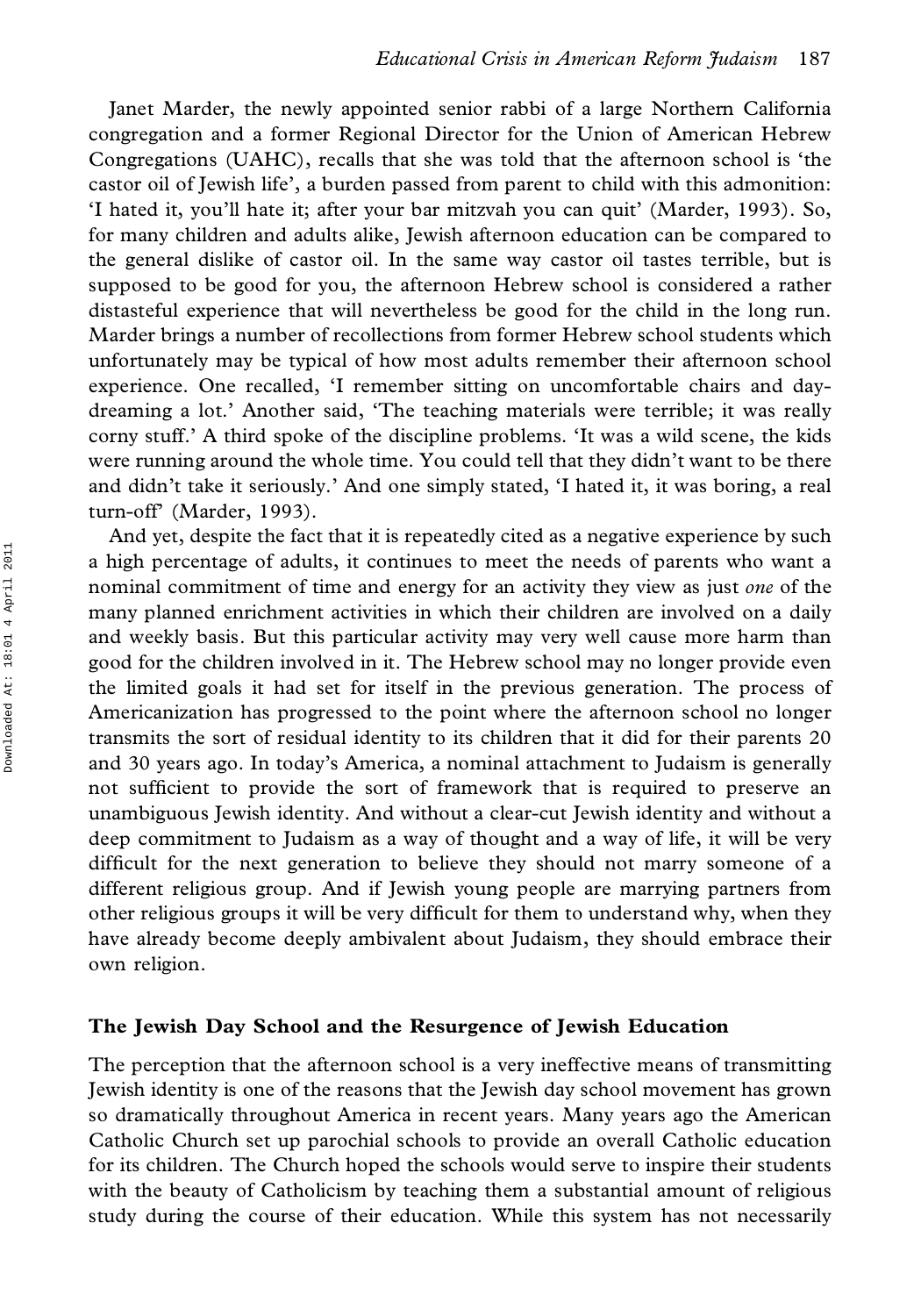been effective with *all* Catholic students, it has been in large part very successful in maintaining a status quo within the American Catholic Church. As with the Catholic schools, the Jewish day schools have been—on the whole—able to meet the needs of Jewish children's religious education.

There are other reasons for the upswing in interest in Jewish day schools, several of which have nothing to do with interest in Judaism itself. Changing neighborhoods and declining public school systems as well as other social and political factors have contributed in large measure to the change in attitude among Jewish parents. But there is also the realization that a day school education provides a much deeper sense of Jewish identity than an afternoon school. But most Reform Jews have been very hesitant, since the traditional Reform stance has held that to segregate Jewish students all day would be a form of ghettoization.

Before 1970, there was not a single Reform Jewish day school anywhere in the United States, but two were established in that year. Over the next 25 years, the number rose to about 20 schools with a combined enrollment of just under 4000 students. Although this is a very small number, it does not fully illustrate the sea change in attitude that the Reform movement has undergone. Most parents will still not send their children to day schools, but the reasons are now much more likely to be pragmatic. Nevertheless, far more families are willing to entertain the idea. In many cases where families are members of Reform congregations, they send their children to community day schools rather than Reform-affiliated day schools. Many communities have found that building a *community* day school is the most efficient way to provide this kind of education to the maximum number of students. Even though many of these day schools blend Reform and Conservative practice, they may also try to accommodate left-wing Orthodox students as well. But almost completely gone is the ideological commitment to public schooling. Most American Reform Jews feel sufficiently American and do not fear that when their children attend such a school, it will prevent them from feeling comfortable in American society. So this transformation in thought and attitude is very significant and it is extremely likely that as more Reform day schools are founded and grow in size and academic reputation, more parents will consider them as viable options.

An example of this trend is the Milwaukee Jewish Day School in Wisconsin that was founded by a number of rabbis from Conservative and Reform congregations. It began holding its classes in the largest Reform synagogue in Milwaukee, but as it grew in numbers it was moved to the campus of the Milwaukee Jewish Community Center, where it now shares a building complex with a smaller Orthodox day school. The Milwaukee Jewish Day School has attracted the majority of its students from Conservative backgrounds, but has a very substantial representation from Reform families and some liberal Orthodox families as well. The future of the Reform movement may well be tied into how effectively these community day schools can transmit Jewish religious commitment. Michael Zeldin, Professor of Jewish Edu cation at Hebrew Union College–Jewish Institute of Religion (HUC–JIR) in Los Angeles, states that the Reform day school came about in response to a growing disillusionment with supplementary Jewish education. Parents have become aware the pragmatic. Nevertheless, far more families are willing to entertain the idea. In many cases where families are members of Reform compergations, they send their value of the simulation to community day schools rather t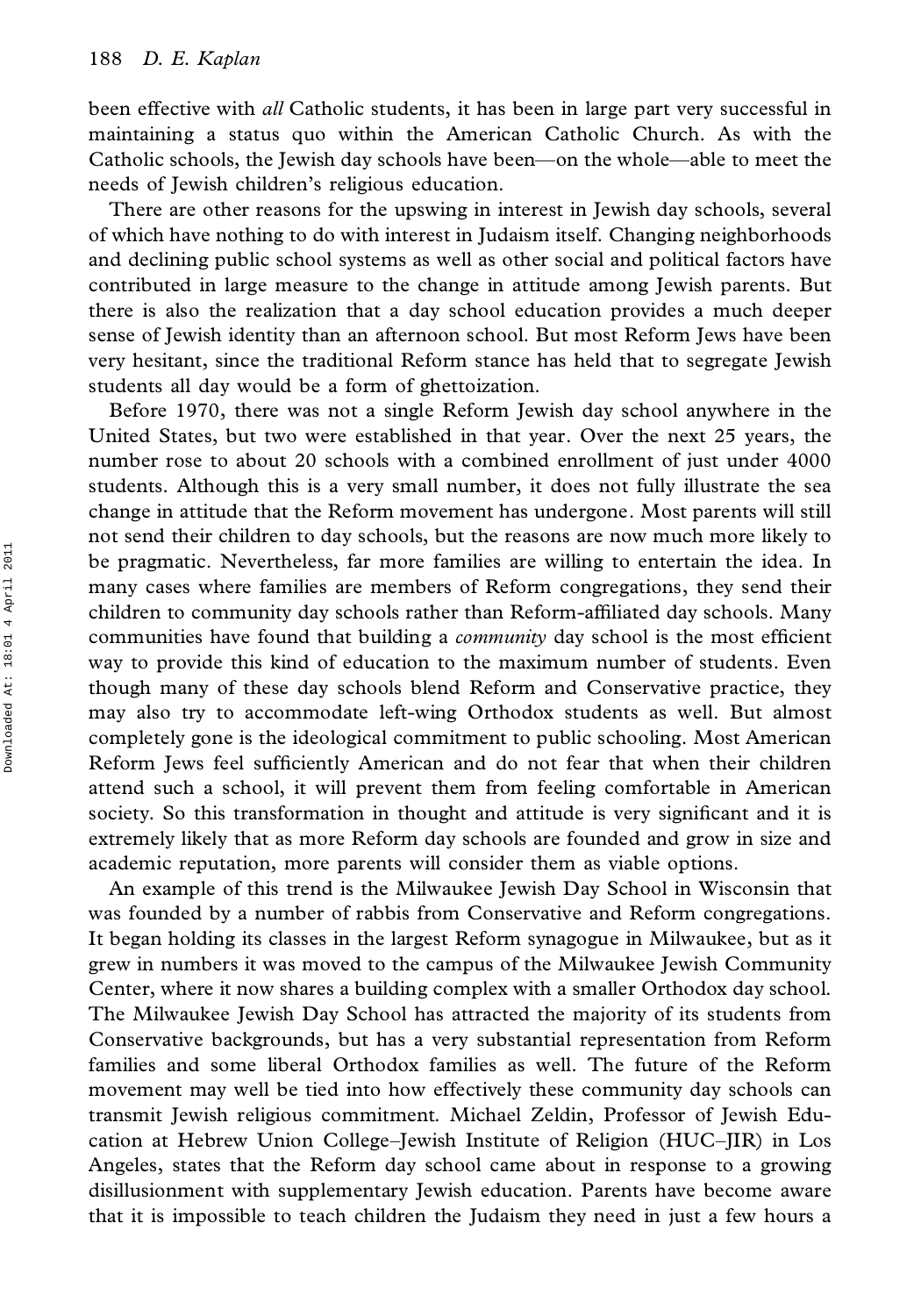week, or convey the commitment so evident in past immigrant generations, or 'even the most rudimentary knowledge of Hebrew, an understanding of Jewish ideas, or a sense of their identities as Jews' (Marder, 1993).

#### **Informal Educational Programs**

In an interesting contrast to the afternoon Hebrew school's inability to provide worthwhile structured Jewish education, some of the most successful educational youth programs are actually informal in nature. These are the youth groups, summer camps, trips to Israel, and 'USY on Wheels' travel programs. Temple youth groups are the entry point for many young people into congregational life. The Reform movement has moved aggressively in recent years to help nurture the development of teen leaders as both youth group leaders and even congregational leaders. For example, a new program has been developed to take advantage of their tremendous enthusiasm by running a training program at the UAHC biennials for temple youth group leaders. This assembly aims to give participants an understanding of the Reform movement, how it operates, and the key role that congregations play in the 'big picture'. Secondly, it aims to teach teenage participants how to interact with adult congregational leaders, in order to effectively advocate their concerns and contribute to the development of not only the youth programs but also the congre gation as a whole (Smith *et al.*, 1997). The Leaders Assembly brings together youth group presidents and other youth movement leaders to help broaden and strengthen congregational service to youth on the local as well as national level.

This sort of innovative programming is of critical importance. Eric Yoffie acknowledged in December 1998 that the North American Federation of Temple Youth (NFTY) was 'a shadow of its former self' (Yoffie, 1998). In order to build a structure that could be more effective at keeping young Jews involved in youth activities, particularly after their *bar-* or *bat-mitzvahs*, Yoffie announced a reorganization of NFTY, in which each of the UAHC's regions would hire a full-time professional to organize and develop youth programming in that particular region. Yoffie called the teen dropout rate in the Reform movement 'appallingly high', (author not stated, 1998) and has committed himself to develop a range of new programs for teenagers who are not interested in youth groups. His ideas include a summer travel program focusing on social action projects, and a summer study program that combines SAT preparation and college visits with Judaica. There is no question that the Reform movement's summer camps have been among the most effective means of reaching the younger generation. For Jewish parents, summer camp is an opportunity to get a breather from car pools and the constant stream of errands associated with their children. For the children, it may be the very first time that they have lived in and experienced a Jewish environment 24 hours a day, seven days a week. It thus provides a short-term immersion in Jewish life similar to what the immigrant generations experienced naturally in both the old country and the new world. As journalist Jane Ulman puts it, Jewish overnight camps can provide 'a joyous, invigorating and uplifting few weeks of total immersion in Judaism, with and the congregational leaders, in order to effectively advocate their<br>contribute to the development of not only the pouth programs but all<br>gation as a whole (Smith *et al.*, 1997). The Leaders Assembly brings to<br>congrega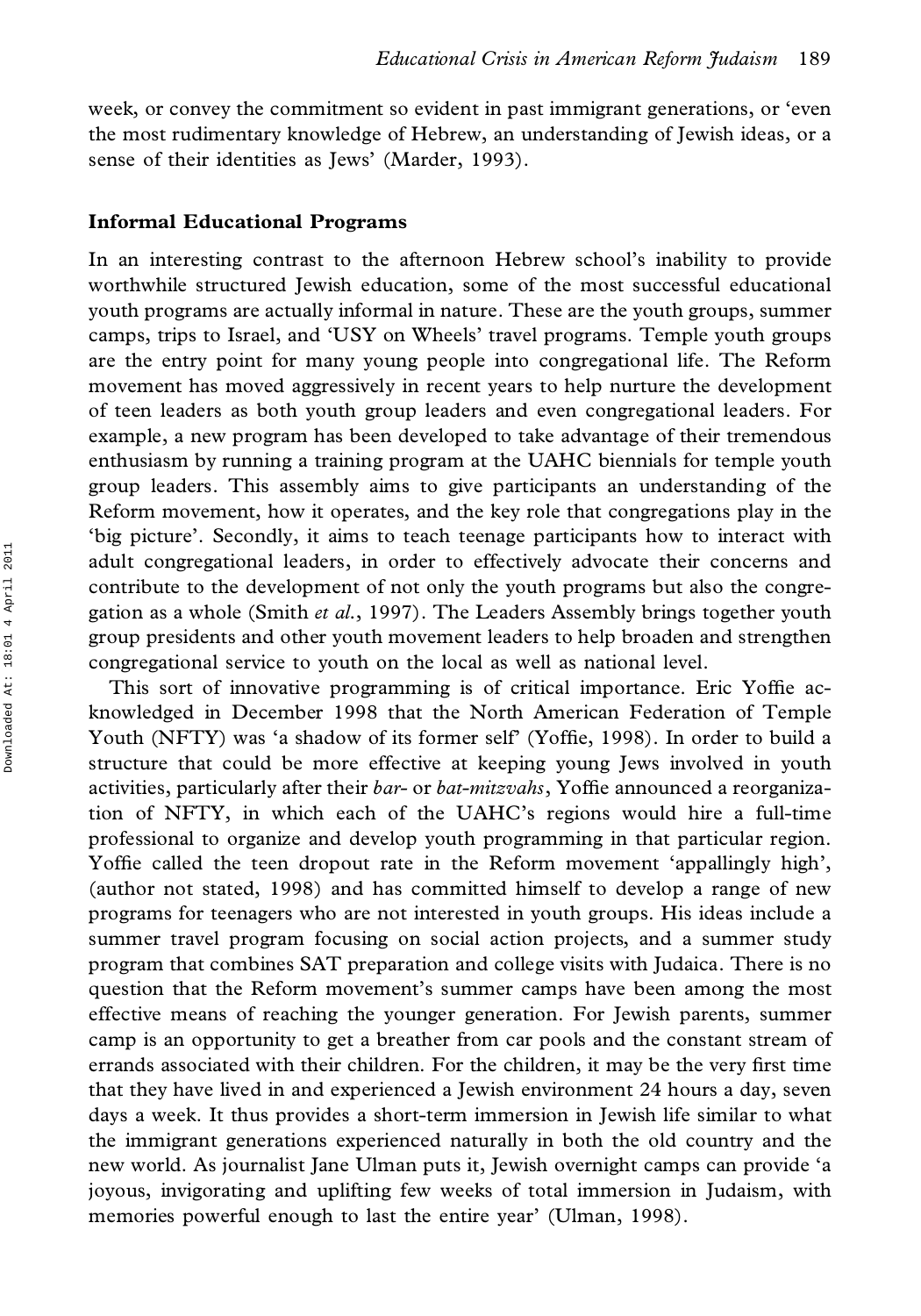Certainly, the NFTY conventions are impressive events. For example, during the 1999 conference held at the Westin LAX Hotel in Los Angeles, teenagers were packed wall-to-wall on the floor of the Westin's Grand Ballroom during the keynote addresses. During the workshops, there was standing-room only in the numerous meeting rooms. The convention brought more than 1500 teenagers together for four days of discussion and debate. During this time, the youth have an opportunity to learn about a wide variety of subjects ranging from Judaism on the Internet to congressional laws and freedom of religion. One of the hopes is that the representatives will become enthused by the convention and take a palatable sense of excite ment home with them to their local youth groups. Underlying much of their effort is the issue of interdating and intermarriage. Jeremy Rosenberg, NFTY President for the 1999–2000 year, referred to this connection. 'NFTY teaches you to care about your Judaism. Most of the people here feel very strongly about their Judaism, and when you feel that strongly, you'll want to find someone who shares those feelings' (Levy, 1999).

The Jewish Education Service of North America (JESNA) issued an important report entitled, 'The Teen Connection: linking Jewish youth in the twenty-first century' in early 1998. It argues that teenagers and adolescents have traditionally been a neglected group, and called upon 'all Jewish communities to attend more systematically to the needs of Jewish adolescents' for both formal and informal Jewish education (Vernon, 1998, p. 1). The JESNA report pointed out that the number of Jewish youth between 13 and 18 years of age will increase over the next 15 years from 325,000 to 450,000. It called on the Jewish community to act 'quickly and decisively' to increase the level and the quality of programming offered to this age group (Gootman, 1998). Arthur Vernon, a rabbi and Director of Educational Development for JESNA, said, been a neglected group, and called upon 'all Jewisl<br>systematically to the needs of Jewish adolescents'<br>levish education (Vermon, 1998, p. 1). The JESN<br>number of Jewish vouth between 13 and 18 years of<br>15 years from 325,000

There has been a renewed interest in teens around the country. It flows out of the concerns with continuity …clearly, teens are getting a lot more attention from the federation system than they were receiving eight years ago, or five years ago. (Gootman, 1998)

The JESNA report predicts

… unless the Jewish community acts quickly and decisively, there is a distinct possibility that the current cohort of Jewish adolescents will be far less connected to Jewish life as adults than any previous cohort. (Gootman, 1998)

Most of the youth movement leaders complained that they have received very little funding from local Jewish federations. Stephen Hoffman of the Jewish Community Federation of Cleveland admitted that,

As a community, nationally, locally, we are horribly neglectful of teenage youth groups. They are terribly underfunded. The lay leadership involved are wonderful volunteers, but they generally don't have among their ranks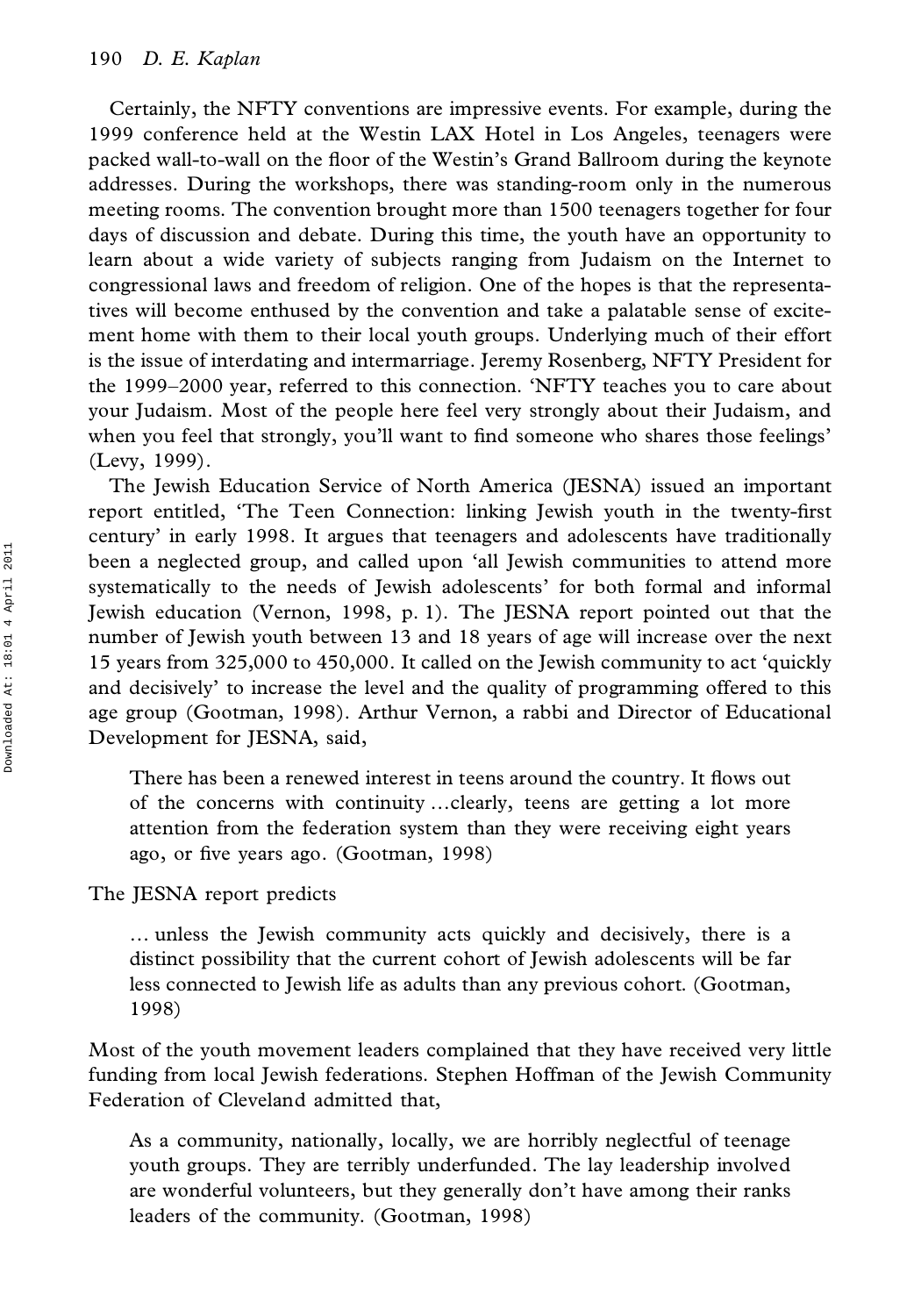Hoffman is referring to the fact that most of the adults who are the strongest supporters of the youth movements are generally not rich and influential community leaders; hence, they are not in a position to help the youth movements, to which they are so dedicated, to get the federation funding they need. And since most people tend to financially support the causes they know best, this has worked very much against the youth groups. Allan Smith, National Director of NFTY, echoed the complaint heard from other youth movement leaders. Local federations have 'never taken [NFTY] seriously up until now. They're beginning to see there's something there, but they're still not releasing the dollars' (Gootman, 1998). But NFTY is obviously not relying on support from the federation system since its primary means of support is through the UAHC.

Another very effective program is the Israel trip. It has been found that it is possible for a teenager who spends from two to six weeks in Israel to come back with a level of enthusiasm that would be impossible to achieve in any other way. NFTY offers a variety of Israel trip experiences, including some that make stopovers in Europe as well. Many of the NFTY Israel trips combine time in Jerusalem with an archeological expedition and tours throughout the country. The participants visit a *kibbutz* and spend time in the Haifa area with Israeli teenagers. Many of the trips include a five-day *ulpan*, Hebrew immersion program, and gives them an opportunity to become part of the NFTY '*mitzvah* corps' which involves them in a range of service projects which could include building a playground, painting classrooms, organizing day-camp activities for Israeli children, or assisting the elderly (author not stated, 2000c).

#### **Adult Studies: a problematic area for reform**

Study has been a problematic area for Reform. In traditional Jewish thought, people see God as speaking to them through study. The UAHC leadership is trying to create a 'synagogue of the future' which will be a place of learning for all. There is the hope that there can be an explicit connection made between emotional as well as intellectual growth and Jewish learning. Most adult education programs in Reform synagogues reach only a small percentage of the congregants. Frequently it is the same people who enroll and re-enroll in adult education courses, fall and spring, year after year. While these courses are often very valuable for those who take them, they reach only an infinitesimally small percentage of Reform Jews. There may be alternative approaches that can be used to rouse other types of congregants so that they, too, can be exposed to serious adult Jewish study as well as serious Jewish experience.

The study that takes place at the UAHC biennial and the other regional and national Reform conferences is seen by many Reform leaders as models for what serious Jewish study can and should be. Adult retreats, referred to by their Hebrew designation, *Kallot*, are particularly successful. Meeting originally on the East and West coasts, they now also include a *Kallah* (singular of *Kallot*) in the Midwest and one in Canada. Such a retreat generally runs for five days and includes a *Shabbat* experience. The courses range through a gamut of Jewish studies but concentrate on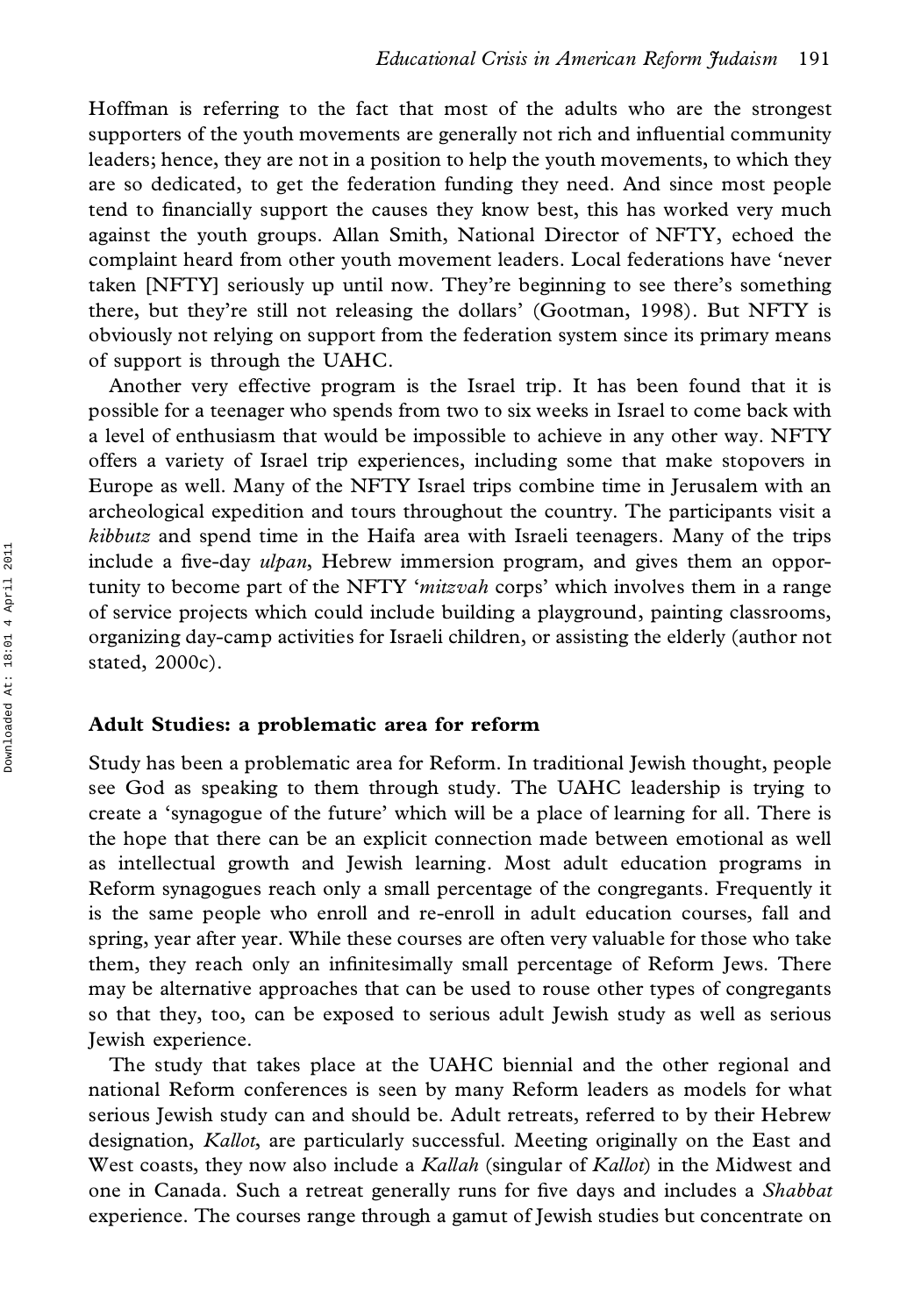the subjects currently in vogue, which include topics such as spirituality, prayer, mysticism and gender issues. There are courses such as Steven Weitzman's 'Locating God: Jewish perceptions of sacred space' (author not stated, 2000a, p. 13), and Cantor Jeff Klepper's teaching on 'The Rhythms of Worship' (author not stated, 2000a, p. 13). There are textual courses such as Lewis Barth's 'Prayer and Worship in Biblical, Midrashic, and Talmudic Texts' (author not stated, 2000a, p. 13), and Peter Knobel's 'The Siddur and Tanach, the Prayer Book and the Bible: a conversation with God, about God, and about us' (author not stated, 2000a, p. 13).

Those who have participated in the *Kallah* experience describe it as an intimate study experience that focuses the participants on serious textual study, while at the same time providing them with a spiritual encounter. The Canadian *Kallah* includes 'meditation, twice-daily services, and a complete *Shabbat* experience with *Mikveh*, singing, optional workshops and study, and Israeli dancing …' (author not stated, 2000b, p. 1). The Canadian retreat also includes a 'Kids *Kallah*' for the children of participants, aged 4 to 12. The children have a concurrent Judaica program that mirrors what the parents are doing. On *Shabbat* the children are encouraged to reflect 'on how Jewish learning has touched their young lives' (author not stated, 2000a, p. 13).

This formula for adult education has been very successful because it brings together the more motivated Reform congregants into an intensive atmosphere that minimizes outside distractions. The teachers are mostly top scholars who are exceptional in that they also bring a deep emotional commitment to the project. The hope is that as more and more people go through one or more *Kallot* and other similar programs, there will be a noticeable impact on the congregational experience. The Department of Adult Jewish Growth views this type of project as central to their mission.

There have been numerous attempts to build new paradigms of important study for adults. Peter Knobel of Beth Emet, the Free Synagogue in Evanston, Illinois, describes a one-week study program in Jerusalem that he conducts with members of his temple:

Every other year, I take about fifty members of my congregation to Jerusalem for a week. They stay in the dormitory of Hebrew Union College, and I get some of the best Jewish scholars in the world to teach them. They have been required to read a serious book on Judaism by a major scholar—they all have read it and have come prepared—and for a week they study with the scholars. We do no touring; when they are not in class they are free in Jerusalem. The success of this program indicates to me that many Jews really want to learn about the faith in a serious way (Abrams & Dalin, 1999).

The study that takes place at the UAHC biennial and the other regional and national Reform conferences is seen by many Reform leaders as models for what serious Jewish study can and should be. Adult retreats, referred to by their Hebrew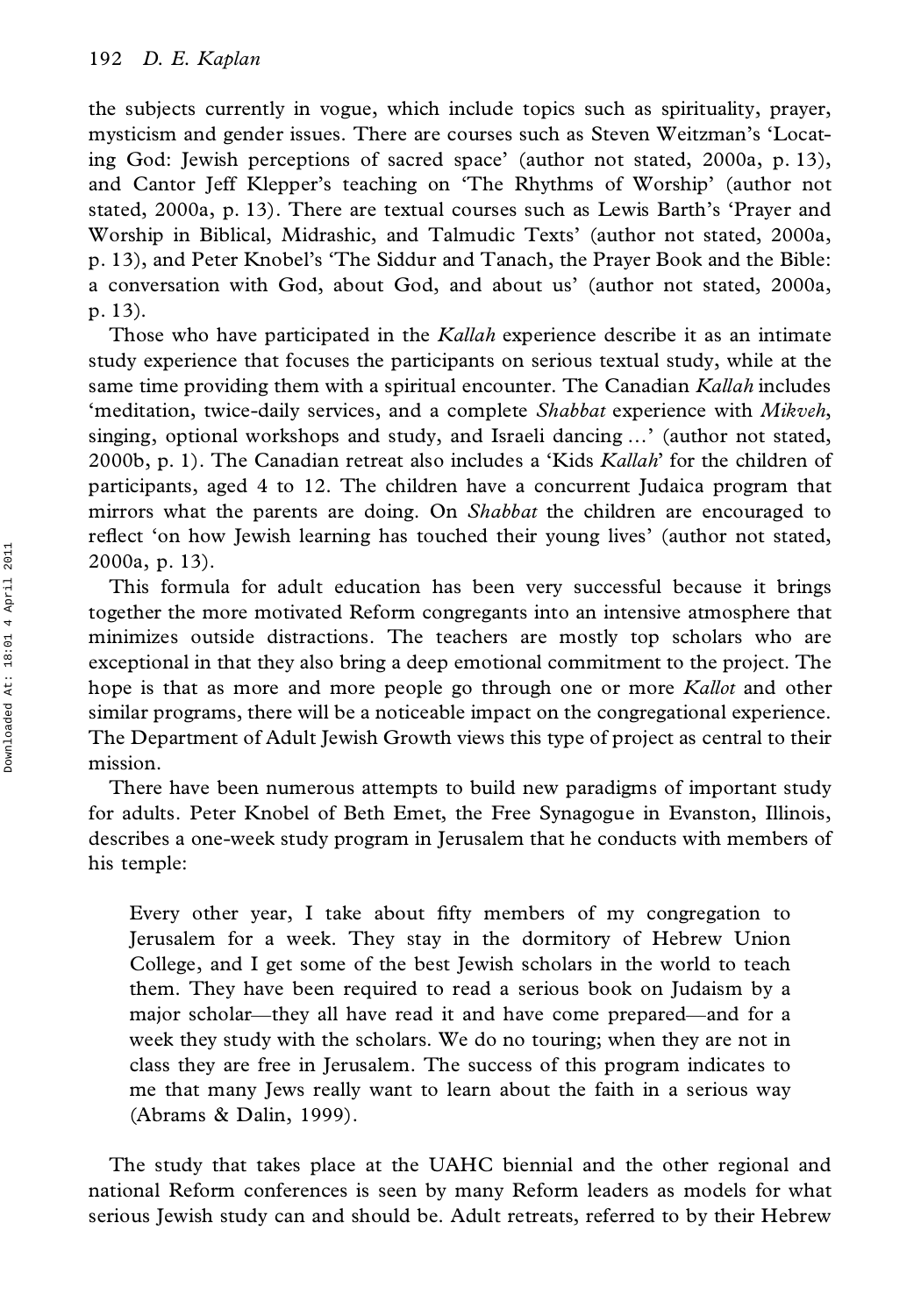designation, *Kallot*, are particularly successful. Meeting originally on the East and West coasts, they now also include a *Kallah* (singular of *Kallot*) in the Midwest and one in Canada. Such a retreat generally runs for five days and includes a *Shabbat* experience. The courses range through a gamut of Jewish studies but concentrate on the subjects currently in vogue, which include topics such as spirituality, prayer, mysticism and gender issues. There are courses such as Steven Weitzman's "Locating God: Jewish Perceptions of Sacred Space" (No author, *Kallah*, 2000), and Cantor Jeff Klepper's teaching on "The Rhythms of Worship" (No author, *Kallah*, 2000). There are textual courses such as Lewis Barth's "Prayer and Worship in Biblical, Midrashic, and Talmudic Texts" (No author, *Kallah*, 2000), and Peter Knobel's "The *Siddur* and *Tanach*, the Prayer Book and the Bible: A Conversation with God, about God, and about Us (No author, *Kallah*, 2000). Those who have participated in the *Kallah* experience describe it as an intimate study experience that focuses the participants on serious textual study, while at the same time providing them with a spiritual encounter. The Canadian *Kallah* includes "meditation, twice-daily services, and a complete *Shabbat* experience with *Mikveh*, singing, optional workshops and study, and Israeli dancing …" (No author, *Kallah*, 2000). The Canadian retreat also includes a "Kids *Kallah*" for the children of participants, aged 4 to 12. The children have a concurrent Judaica program that mirrors what the parents are doing. On *Shabbat* the children are encouraged to reflect, "... on how Jewish learning has touched their young lives" (No author, *Kallah*, 2000).

This formula for adult education has been very successful because it brings together the more motivated Reform congregants into an intensive atmosphere that minimizes outside distractions. The teachers are mostly top scholars who are exceptional in that they also bring a deep emotional commitment to the project. The hope is that as more and more people go through one or more *Kallot* and other similar programs, there will be a noticeable impact on the congregational experience. The Department of Adult Jewish Growth views this type of project as central to their mission. In their Statement of Purpose that was adopted in December 1996, they state: participants, aged 4 to 12. The children have a concurrent Judaica program that<br>mirrors what the parents are doing. On *Shabbar* the children are encouraged to<br>relate, "... on how Jewish learning has touched their young l

The Department of Adult Jewish Growth will help implement a vision that places adult study of Jewish texts at the center of the Reform Jewish experience. Our goals are to develop programs of intensive adult study and to provide opportunities throughout the Reform Movement for the continuous Jewish education of both lay leaders and synagogue members. Working with the regions, we plan to coordinate efforts throughout our movement to fulfill these goals (No author, 1996).

*Kallot* can help congregations to deepen the spiritual relationship among Reform congregants and visibly increase the warmth and joy within their community. Therefore, the Department has prepared various types of documents designed to help regions or individual congregations to plan their own *Kallot*. The hope is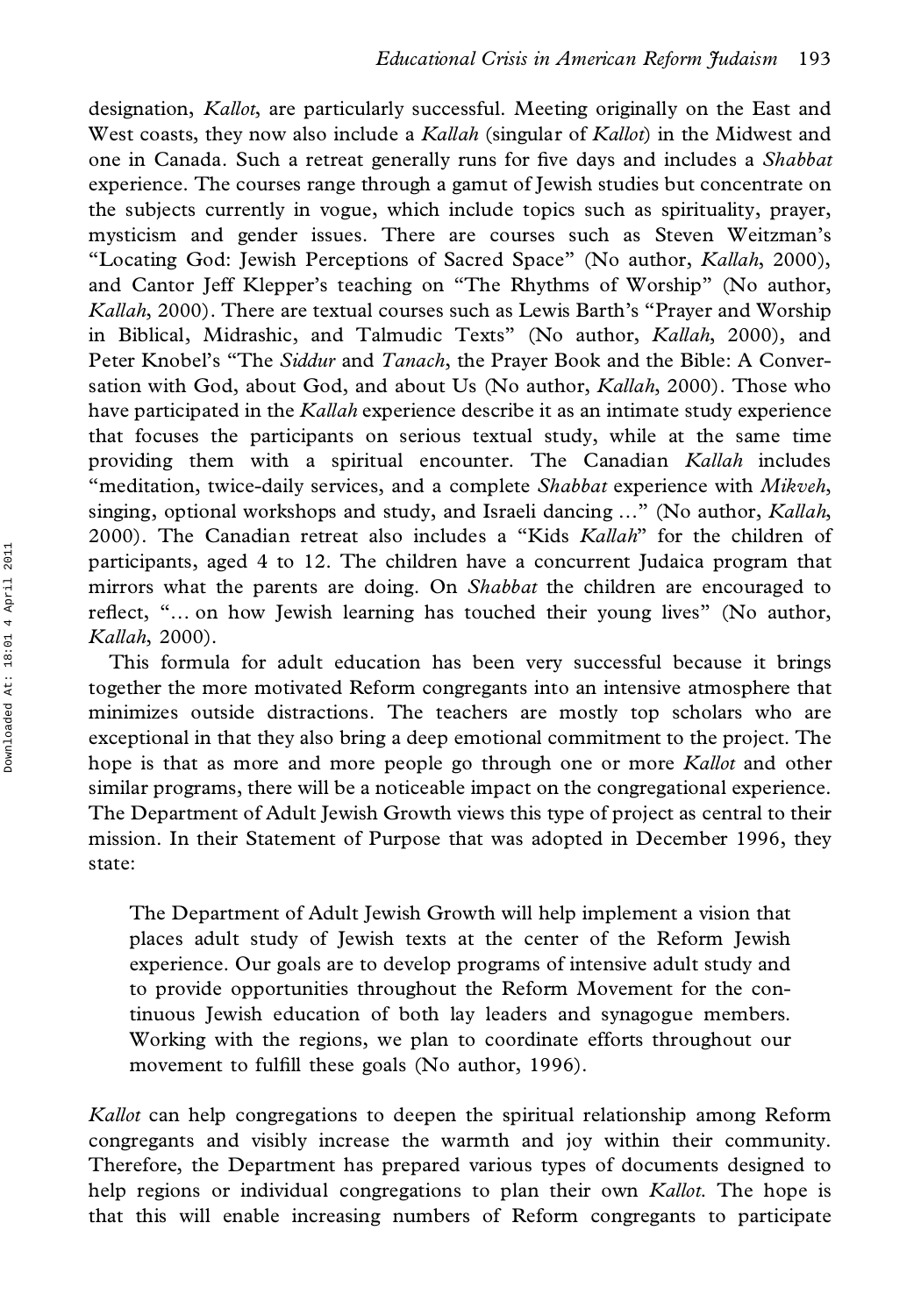in what is described as "an incredible learning and community-building experience" (No author, *Live Together*, 2000). The hope is that more and more congregations or groups will be able to develop creative and engaging *Kallot* programs that can provide more congregants with what is viewed of as a winning combination intensive study combined with an emotional spiritual prayer experience. Organizational experts believe that this is one way of breaking through the cycle of apathy that pervades so many institutions such as the liberal synagogue. The *Kallah* is designed to generate "organic joy". The starting point is the sense of warmth that most people have experienced when their own families celebrate a *Simcha.* The *Kallah* tries to recreate a similar type of feeling, but one that is not specific to the family occasion. Within the context of a five-day *Kallah*, the goal is to invoke the same spiritual experience that many of them undergo at their children's *bar mitzvahs*. The participants have made the commitment to take several days out of their usual routines to "delight in being Jewish with their community" (No author, *Live Together*, 2000). The Department draws an explicit parallel. "At a *Kallah*, Israeli dancing or a *Shabbat* song session can provide participants with the opportunity to generate joy, just as we do when we celebrate a *Simchah* with friends and family" (No author, *Live Together*, 2000).

The Department has also gone to great lengths to try to differentiate between the learning experiences at a *Kallah* as opposed to the religious school education in the synagogue. "Because it entails more time in programming, a *Kallah* offers a far more intensive, absorbing, and exciting learning format" (No author, *Live Together*, 2000). Although they carefully avoid any direct criticism of the afternoon school educational system, there is a strong attempt made to stress the fact that the *Kallah* is a qualitatively as well as quantitatively different type of occurrence. Here we see the effort being made to disassociate from what it is believed are the strongly negative memories that most American Jews will hold of their earlier encounters with Jewish education. And this is one of the biggest hurdles that such programs have to overcome. Of course, Americans are busy and their time is limited. They have obligations to work and to family as well as other activities in their lives. But if they can be enticed to attend a *Kallah*, it is hoped that the nature of the experience will send them back to congregational life "energized and ready to share their enthusiasm and excitement with your community" (No author, *Live Together*, 2000).

The *Kallah* is designed to provide opportunities for 'experimenting' with Jewish tradition. Eugene Borowitz has argued that Reform Jews should try various rituals and then, coming from a position of personal experience, they can decide whether it is a practice that is religiously meaningful to them personally (Borowitz, 1984). But asking Reform Jews to try new ritual activities on their own at home, when they are completely unfamiliar with them, is not likely to be very successful. They have to see it modeled, and they have to experience it in a communal context. So the *Kallah* can play an important role in giving participants a chance to see new rituals and to consider trying them out. The *Kallah* environment is both informal and non-threatening and this may encourage many to try out new forms of ritual expression.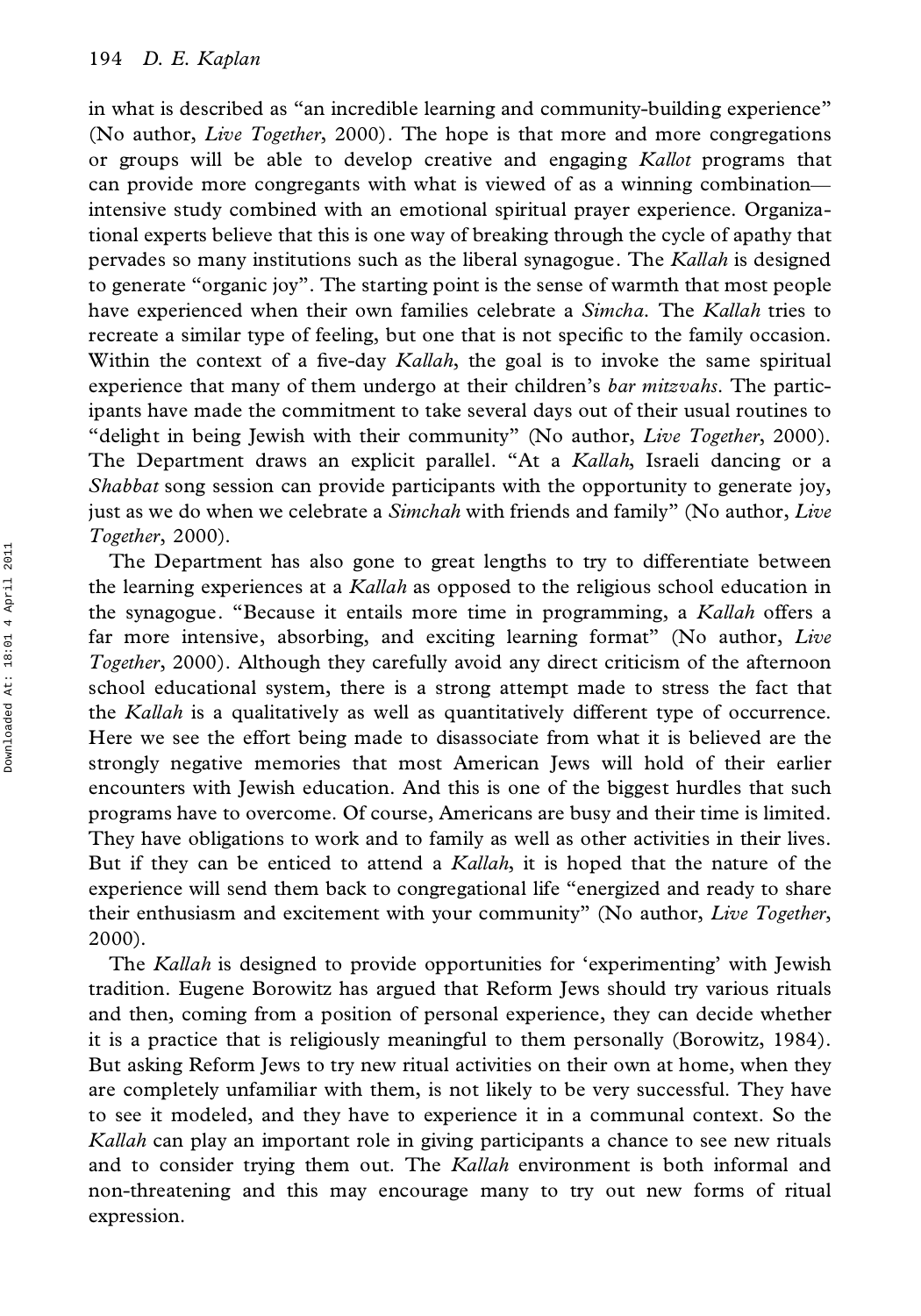It is not clear how much of an impact the informal adult activities will have on the movement as a whole. But it is certainly apparent that they are a laboratory environment where new ideas can be tried out and an appropriate setting for the transmission of new paradigms of Reform Jewish thought and living.

## **Conclusion**

Most American Reform Jews remain ignorant of Jewish tradition. They know little of their history beyond certain seminal events, and they are illiterate in the tra ditional literature. Nevertheless, larger numbers of them are turning to a uniquely American form of Jewish education, which—while it remains far removed from what would be considered a classical Jewish education—is attractive and satisfying. The impact of Eric Yoffie's education revolution is only in its early stages. While it does not show an ability to radically transform the American Reform Jew, it has shown an energy that has invigorated substantial numbers of individuals. Combined with a series of parallel initiatives, the Reform movement may show more strength and vitality in the coming years. It will never develop into a learned form of religiosity in the sense of the lifestyle of the Lithuanian *Yeshivot*, but it may very well become a model for an American liberal religious movement.

#### **Bibliography**

- ABRAMS, E. & DALIN, D.G. (Eds) (1999) *Secularism, Spirituality and the Future of American Jewry* (Washington, DC, Ethics and Public Policy Center), p. 55.
- AUTHOR NOT STATED (1996) Mission Statement, Adult Jewish Growth Committee, New York. AUTHOR NOT STATED (1998) Renaissance drive turns to youth groups, *The Forward*, 11 December,

p. 18.

- AUTHOR NOT STATED (2000a) *Kallah 2000* (New York, UAHC, The Department of Adult Jewish Growth).
- AUTHOR NOT STATED (2000b) *Live Together, Learn Together: a congregational Kallah/retreat manual* (New York, UAHC).
- AUTHOR NOT STATED (2000c) NFTY in Israel brochure.
- BIALE, D., GALCHINSKY, M. & HESCHEL, S. (Eds) (1998) *Insider/Outsider: American Jews and multiculturalism* (Berkeley, CA, University of California Press).
- BOROWITZ, E.B. (1984) *Liberal Judaism* (New York, UAHC), pp. 410–425.
- BRETTSCHNEIDER, M. (Ed.) (1996) *The Narrow Bridge: Jewish views on multiculturalism* (New Brunswick, NJ, Rutgers University Press).
- CHURCH, R.L. (1976) *Education in the United States: an interpretive history* (New York, Free Press).
- EINHORN, D. (1870) In a January 7 letter to Kaufmann Kohler, Marcus Center of the American Jewish Archives, Manuscript Collection 155. LEVT CHUCK COMPONET CONSIDER AT A SUBATE CONSIDENT CONDUCT THE COMPONENT CONDUCT THE COMPONENT COMPONENT COMPONENT CONDUCT THE COMPONENT CONDUCT COMPONENT COMPONENT CONDUCT THE **ATTION CONDUCT J J J ATTION NATURE A** 
	- FARRELL, M.R. (1999) Birthright trip [Letters], *The 'fewish Week*, 10 December, p. 6.
	- GLAZER, N. & MOYNIHAN, D.P. (1963) *Beyond the Melting Pot* (Cambridge, MA, MIT Press).
	- GOLDBERG, J.J. (1994) U.S. Jewry Pins Its Future on Education, *The Jerusalem Report*, 6 October, pp. 28–29.
	- GOOTMAN, E. (1998) Renaissance crowd ogling teens, *The Forward*, 7 August, p. 1.
	- HOCKSTADER, L. (2000) 'Selling' Jewishness: program ies youths to Israel, *The Washington Post*, 17 January, p. A19.
	- KALLEN, H.M. (1924) *Culture and Democracy in the United States* (New York, Boni and Liveright).
	-